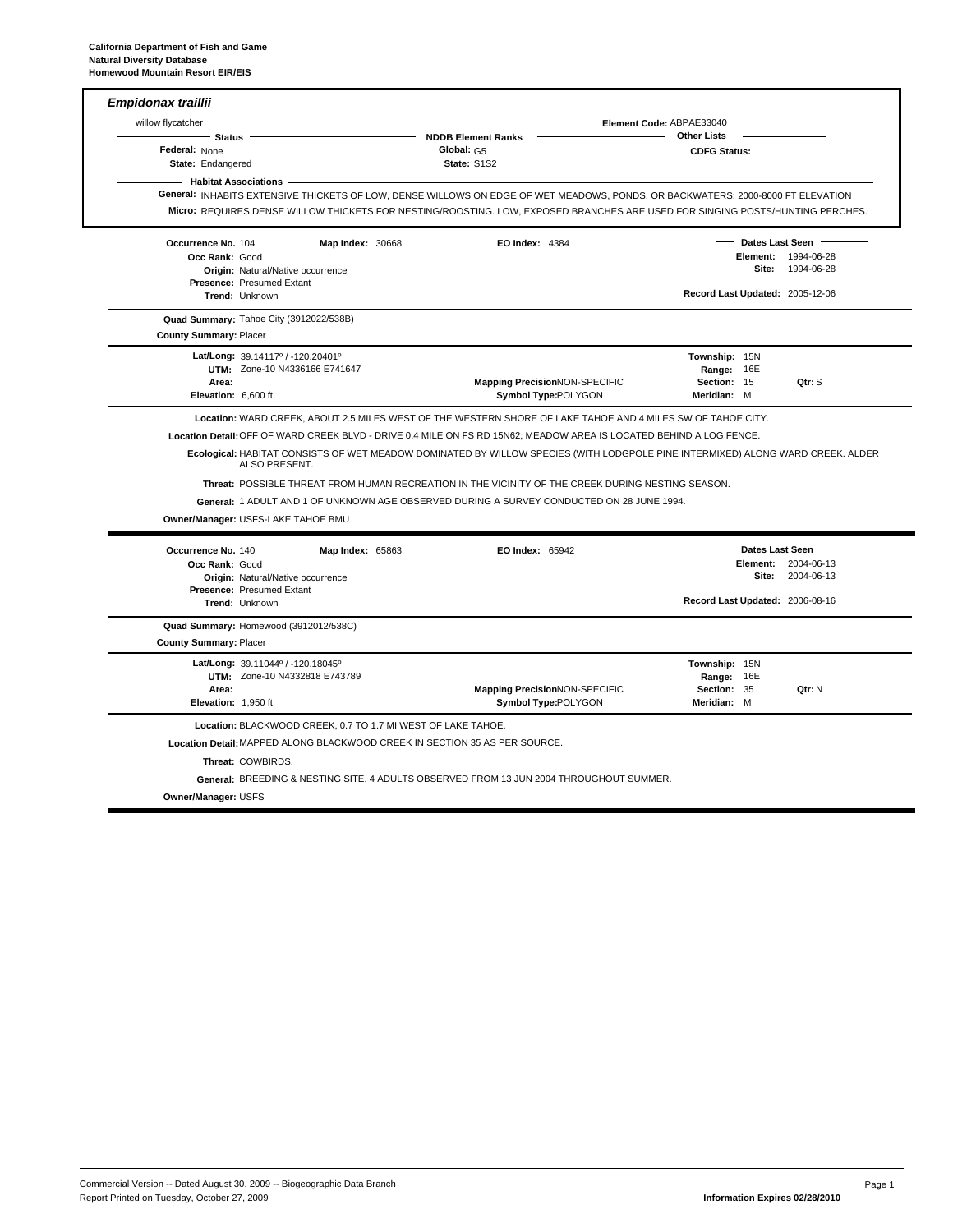| <b>Habitat Associations</b>                 |                                                                                                  |                                                                                                                                                                                                                                                          |                                                                                               |
|---------------------------------------------|--------------------------------------------------------------------------------------------------|----------------------------------------------------------------------------------------------------------------------------------------------------------------------------------------------------------------------------------------------------------|-----------------------------------------------------------------------------------------------|
|                                             |                                                                                                  | General: FOUND IN THE NORTH COAST MOUNTAINS AND THE SIERRA NEVADA. FOUND IN A WIDE VARIETY OF HIGH ELEVATION HABITATS.<br>Micro: NEEDS WATER SOURCE. USES CAVES, LOGS, BURROWS FOR COVER & DEN AREA. HUNTS IN MORE OPEN AREAS. CAN TRAVEL LONG DISTANCES |                                                                                               |
| Occurrence No. 81                           | <b>Map Index: 14024</b>                                                                          | <b>EO Index: 23296</b>                                                                                                                                                                                                                                   | Dates Last Seen<br>Element: 1953-07-22                                                        |
| Occ Rank: Unknown                           | <b>Origin: Natural/Native occurrence</b><br>Presence: Presumed Extant                            |                                                                                                                                                                                                                                                          | Site: 1953-07-22                                                                              |
| Trend: Unknown                              |                                                                                                  |                                                                                                                                                                                                                                                          | Record Last Updated: 1989-08-10                                                               |
| <b>County Summary: Placer</b>               | Quad Summary: Tahoe City (3912022/538B)                                                          |                                                                                                                                                                                                                                                          |                                                                                               |
| Radius: 1 mile<br>Elevation: 6,150 ft       | Lat/Long: 39.20766° / -120.20173°<br>UTM: Zone-10 N4343552 E741616                               | <b>Mapping PrecisionNON-SPECIFIC</b><br>Symbol Type:POINT                                                                                                                                                                                                | Township: 15N<br>Range: 16E<br>Section: 28<br>Qtr: SE<br>Meridian: M                          |
| Owner/Manager: UNKNOWN                      | Location: 0.25 MI INSIDE ENTRANCE TO SQUAW VALLEY.<br>General: ONE OBSERVATION.                  |                                                                                                                                                                                                                                                          |                                                                                               |
| Occurrence No. 189<br>Occ Rank: Unknown     | <b>Map Index: 34775</b><br>Origin: Natural/Native occurrence<br><b>Presence: Presumed Extant</b> | <b>EO Index: 29197</b>                                                                                                                                                                                                                                   | Dates Last Seen<br>Element: 1994-06-22<br>Site: 1994-06-22<br>Record Last Updated: 1996-06-18 |
| Trend: Unknown<br>County Summary: El Dorado | Quad Summary: Rockbound Valley (3812082/523B), Pyramid Peak (3812072/523C)                       |                                                                                                                                                                                                                                                          |                                                                                               |
| Radius: 2/5 mile<br>Elevation: 8,100 ft     | Lat/Long: 38.87538°/-120.18791°<br>UTM: Zone-10 N4306706 E743951                                 | <b>Mapping PrecisionNON-SPECIFIC</b><br><b>Symbol Type:POINT</b>                                                                                                                                                                                         | Township: 12N<br>Range: 16E<br>Section: 23<br>Qtr: XX<br>Meridian: M                          |

1 OBSERVED AT 20-30 FEET, POPPED OUT OF ROCKS AND RAN OFF; REPORTED TO PACIFIC RANGER DISTRICT, ELDORADO NF. **General:**

**Owner/Manager:** USFS-ELDORADO NF

٦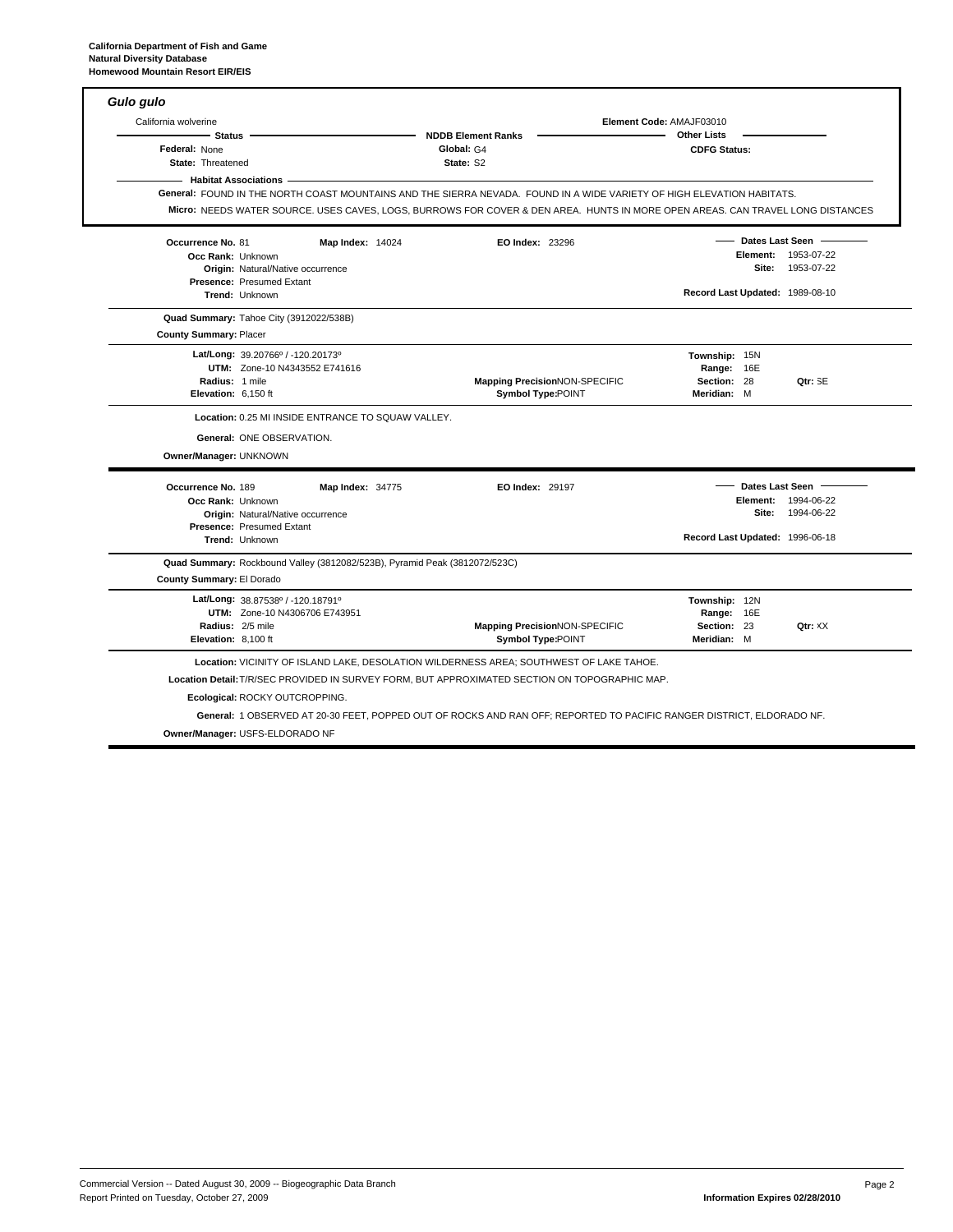| Lahontan cutthroat trout |                                                                       |                                                                                                                          | Element Code: AFCHA02081                                                                                                               |
|--------------------------|-----------------------------------------------------------------------|--------------------------------------------------------------------------------------------------------------------------|----------------------------------------------------------------------------------------------------------------------------------------|
| - Status                 |                                                                       | <b>NDDB Element Ranks</b>                                                                                                | <b>Other Lists</b>                                                                                                                     |
| Federal: Threatened      |                                                                       | Global: G4T3                                                                                                             | <b>CDFG Status:</b>                                                                                                                    |
| State: None              |                                                                       | State: S2                                                                                                                |                                                                                                                                        |
|                          | <b>Habitat Associations -</b>                                         |                                                                                                                          |                                                                                                                                        |
|                          |                                                                       | General: HISTORICALLY IN ALL ACCESSIBLE COLD WATERS OF THE LAHONTON BASIN IN A WIDE VARIETY OF WATER TEMPS & CONDITIONS. |                                                                                                                                        |
|                          |                                                                       | MIC O: CANNOT TOLERATE PRESENCE OF OTHER SALMONIDS. REQUIRES GRAVEL RIFFLES IN STREAMS FOR SPAWNING.                     |                                                                                                                                        |
| Occurrence No. 9         | <b>Map Index: 13941</b>                                               | <b>EO Index: 14873</b>                                                                                                   | Dates Last Seen -                                                                                                                      |
| Occ Rank: Unknown        |                                                                       |                                                                                                                          | 1993-08-XX<br>Element:                                                                                                                 |
|                          | Origin: Introduced Back into Native Hab./Range                        |                                                                                                                          | Site:<br>1993-08-XX                                                                                                                    |
|                          | Presence: Presumed Extant<br>Trend: Unknown                           |                                                                                                                          | Record Last Updated: 1996-05-03                                                                                                        |
|                          |                                                                       |                                                                                                                          |                                                                                                                                        |
|                          | Quad Summary: Tahoe City (3912022/538B), Granite Chief (3912023/539A) |                                                                                                                          |                                                                                                                                        |
| County Summary: Placer   |                                                                       |                                                                                                                          |                                                                                                                                        |
|                          |                                                                       |                                                                                                                          |                                                                                                                                        |
|                          | Lat/Long: 39.23258° / -120.24250°                                     |                                                                                                                          | Township: 16N                                                                                                                          |
|                          | UTM: Zone-10 N4346210 E738011                                         |                                                                                                                          | Range: 16E                                                                                                                             |
|                          | Area: 117.4 acres                                                     | <b>Mapping PrecisionSPECIFIC</b>                                                                                         | Section: 17<br>Otr: VW                                                                                                                 |
| Elevation: 6,680 ft      |                                                                       | Symbol Type:POLYGON                                                                                                      | Meridian: M                                                                                                                            |
|                          | Location: POLE CREEK, TRIBUTARY TO TRUCKEE RIVER.                     |                                                                                                                          |                                                                                                                                        |
|                          | Location Detail: 1 MILE OF OCCUPIED HABITAT (1982)                    |                                                                                                                          |                                                                                                                                        |
|                          |                                                                       | AT LOWER END PREVENTS INVASION BY TRUCKEE FISH.                                                                          | Ecological: REINTRODUCED POPULATION; PRESENCE CONFIRMED BY J. DEINSTADT IN 1983 & E. GERSTUNG IN 1993; NO OTHER FISH IN CREEK; BARRIER |
|                          | Threat: SILTATION IN CREEK FROM LOGGING AND ROADS.                    |                                                                                                                          |                                                                                                                                        |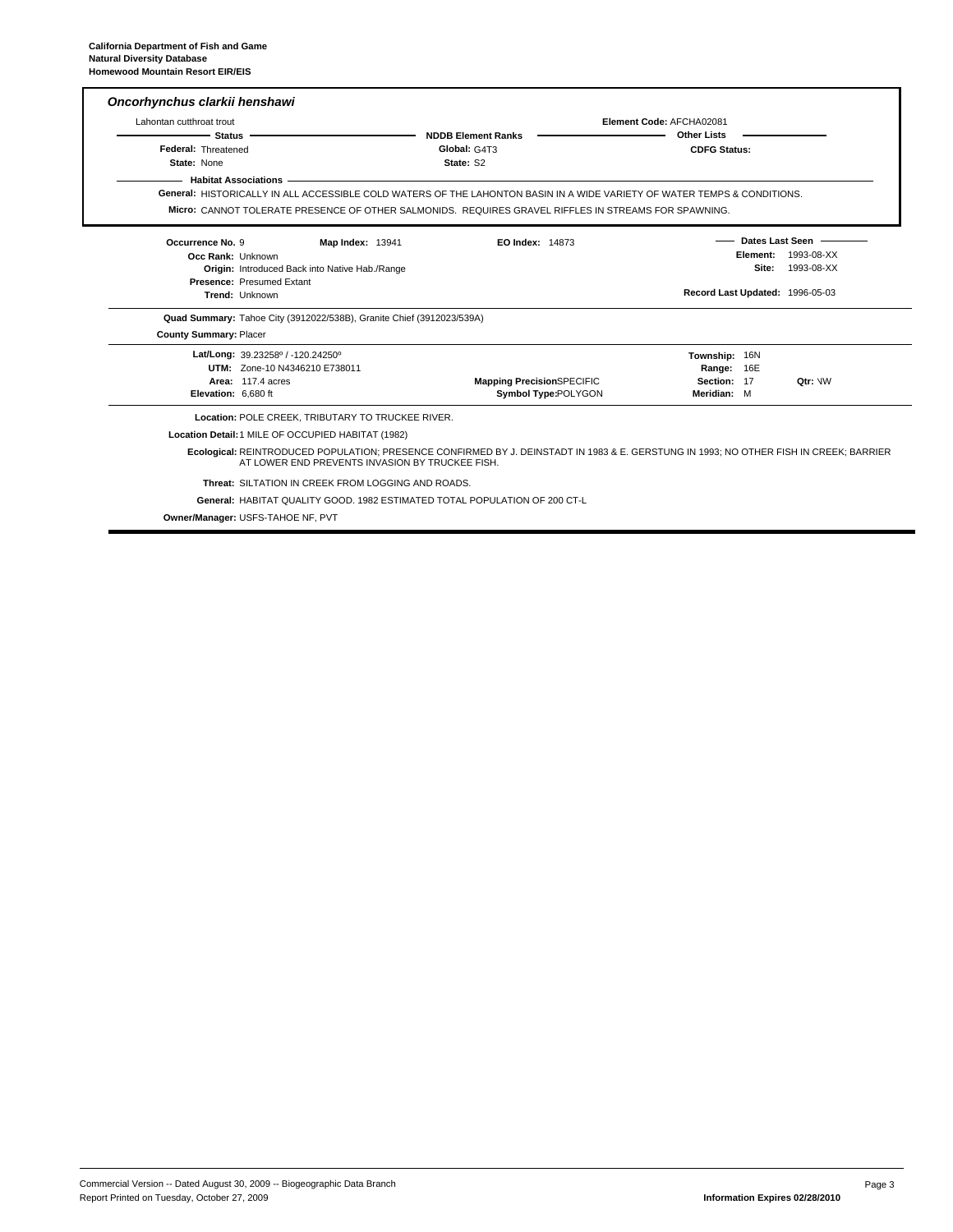| Tahoe yellow cress                                  |                                                |                                                                    |                                                                                              | Element Code: PDBRA270M0                                                                                                                                                                                                                                                                                                                                                       |                                 |                     |
|-----------------------------------------------------|------------------------------------------------|--------------------------------------------------------------------|----------------------------------------------------------------------------------------------|--------------------------------------------------------------------------------------------------------------------------------------------------------------------------------------------------------------------------------------------------------------------------------------------------------------------------------------------------------------------------------|---------------------------------|---------------------|
| - Status<br>Federal: Candidate<br>State: Endangered |                                                |                                                                    | <b>NDDB Element Ranks</b><br>Global: G1<br><b>State: S1.1</b>                                | <b>Other Lists</b>                                                                                                                                                                                                                                                                                                                                                             | CNPS List: 1B.1                 |                     |
| - Habitat Associations                              |                                                |                                                                    |                                                                                              |                                                                                                                                                                                                                                                                                                                                                                                |                                 |                     |
|                                                     |                                                | General: LOWER MONTANE CONIFEROUS FOREST, MEADOWS AND SEEPS.       |                                                                                              |                                                                                                                                                                                                                                                                                                                                                                                |                                 |                     |
|                                                     |                                                |                                                                    |                                                                                              | Micro: SANDY BEACHES, ON LAKESIDE MARGINS AND IN RIPARIAN COMMUNITIES; ON DECOMPOSED GRANITE SAND. 1885-1900(2395)M.                                                                                                                                                                                                                                                           |                                 |                     |
| Occurrence No. 16                                   |                                                | <b>Map Index: 14228</b>                                            | EO Index: 3426                                                                               |                                                                                                                                                                                                                                                                                                                                                                                |                                 | Dates Last Seen     |
| Occ Rank: Good                                      |                                                |                                                                    |                                                                                              |                                                                                                                                                                                                                                                                                                                                                                                |                                 | Element: 2000-XX-XX |
|                                                     | Origin: Natural/Native occurrence              |                                                                    |                                                                                              |                                                                                                                                                                                                                                                                                                                                                                                | Site:                           | 2000-XX-XX          |
|                                                     | <b>Presence: Presumed Extant</b>               |                                                                    |                                                                                              |                                                                                                                                                                                                                                                                                                                                                                                | Record Last Updated: 2008-03-17 |                     |
|                                                     | Trend: Unknown                                 |                                                                    |                                                                                              |                                                                                                                                                                                                                                                                                                                                                                                |                                 |                     |
|                                                     |                                                | Quad Summary: Emerald Bay (3812081/523A), Meeks Bay (3912011/538D) |                                                                                              |                                                                                                                                                                                                                                                                                                                                                                                |                                 |                     |
| County Summary: El Dorado                           |                                                |                                                                    |                                                                                              |                                                                                                                                                                                                                                                                                                                                                                                |                                 |                     |
|                                                     | Lat/Long: 39.00159° / -120.10327°              |                                                                    |                                                                                              |                                                                                                                                                                                                                                                                                                                                                                                | Township: 13N                   |                     |
|                                                     | UTM: Zone-10 N4320946 E750849                  |                                                                    |                                                                                              |                                                                                                                                                                                                                                                                                                                                                                                | Range: 17E                      |                     |
| Elevation: 6,230 ft                                 | Area: 7.5 acres                                |                                                                    | <b>Mapping PrecisionSPECIFIC</b><br>Symbol Type:POLYGON                                      |                                                                                                                                                                                                                                                                                                                                                                                | Section: 04<br>Meridian: M      | Qtr: SE             |
|                                                     |                                                |                                                                    |                                                                                              |                                                                                                                                                                                                                                                                                                                                                                                |                                 |                     |
|                                                     | JUNCUS "TURF" AT THE BASE.                     |                                                                    |                                                                                              | COLONY IS A TRANSPLANT SITE JUST INSIDE THE PARK BOUNDARY AT LESTER BEACH, ADJACENT TO THE DAY USE PARKING AREA.<br>Ecological: ON DECOMPOSED GRANITE BEACH WITH PHACELIA HASTATA SSP. COMPACTA ON FLAT GROUND. ADJACENT TO WILLOW THICKET WITH A<br>Threat: PRIVATE BEACH USE THREATENS PLANTS. PLANTS PROBABLY WILL NOT BE NEGATIVELY IMPACTED BY FLUCTUATION IN LAKE LEVEL. |                                 |                     |
|                                                     |                                                |                                                                    |                                                                                              | General: N COLONY: NONE SEEN IN 1979, 19 IN 1981, 45 IN 1982, 55 IN 1983, 161 IN 1986, 182 IN 1988, 35 IN 1990, UNKNOWN NUMBER SEEN IN 1993 AND<br>1994. NONE FOUND IN 1998, 1999, OR 2000. S COLONY: 832 IN 1990, UNKNOWN NUMBER SEEN EVERY YEAR 1994-2000.                                                                                                                   |                                 |                     |
|                                                     | Owner/Manager: PVT IN USFS-LAKE TAHOE BMU, DPR |                                                                    |                                                                                              |                                                                                                                                                                                                                                                                                                                                                                                |                                 |                     |
| Occurrence No. 17                                   |                                                | <b>Map Index: 14204</b>                                            | <b>EO Index: 3427</b>                                                                        |                                                                                                                                                                                                                                                                                                                                                                                |                                 | Dates Last Seen -   |
| Occ Rank: Unknown                                   |                                                |                                                                    |                                                                                              |                                                                                                                                                                                                                                                                                                                                                                                | Element:                        | 2000-XX-XX          |
|                                                     | Origin: Introduced Back into Native Hab./Range |                                                                    |                                                                                              |                                                                                                                                                                                                                                                                                                                                                                                | Site:                           | 2000-XX-XX          |
|                                                     | Presence: Presumed Extant                      |                                                                    |                                                                                              |                                                                                                                                                                                                                                                                                                                                                                                |                                 |                     |
|                                                     | Trend: Unknown                                 |                                                                    |                                                                                              |                                                                                                                                                                                                                                                                                                                                                                                | Record Last Updated: 2008-03-17 |                     |
|                                                     | Quad Summary: Meeks Bay (3912011/538D)         |                                                                    |                                                                                              |                                                                                                                                                                                                                                                                                                                                                                                |                                 |                     |
| County Summary: El Dorado                           |                                                |                                                                    |                                                                                              |                                                                                                                                                                                                                                                                                                                                                                                |                                 |                     |
|                                                     | Lat/Long: 39.04036° / -120.12136°              |                                                                    |                                                                                              |                                                                                                                                                                                                                                                                                                                                                                                | Township: 14N                   |                     |
|                                                     | UTM: Zone-10 N4325199 E749146                  |                                                                    |                                                                                              |                                                                                                                                                                                                                                                                                                                                                                                | Range: 17E                      |                     |
|                                                     | Area: 14.2 acres                               |                                                                    | <b>Mapping PrecisionSPECIFIC</b>                                                             |                                                                                                                                                                                                                                                                                                                                                                                | Section: 20                     | Qtr: SE             |
| Elevation: 6.229 ft                                 |                                                |                                                                    | Symbol Type:POLYGON                                                                          |                                                                                                                                                                                                                                                                                                                                                                                | Meridian: M                     |                     |
|                                                     |                                                |                                                                    | Location: GABION REVETMENT NORTH OF MEEKS CREEK ON MEEKS BAY, LAKE TAHOE.                    |                                                                                                                                                                                                                                                                                                                                                                                |                                 |                     |
|                                                     |                                                |                                                                    | OF SECTION 20; THE INTRODUCED COLONY IS WITHIN THE NE 1/4 OF SECTION 29.                     | Location Detail: TWO NATURAL (NOW EXTIRPATED) COLONIES AND ONE INTRODUCED COLONY MAPPED HERE. NATURAL COLONIES MAPPED IN THE SE 1/4                                                                                                                                                                                                                                            |                                 |                     |
|                                                     |                                                |                                                                    | Ecological: ON ROCKY, DECOMPOSED GRANITE BEACH WITH LOTUS OBLONGIFOLIA, GRASSES, AND JUNCUS. |                                                                                                                                                                                                                                                                                                                                                                                |                                 |                     |
|                                                     |                                                |                                                                    |                                                                                              | Threat: HEAVY BEACH USE IN VICINITY AND HIGH LAKE LEVEL HAS ELIMINATED HABITAT FOR NATURAL COLONIES.                                                                                                                                                                                                                                                                           |                                 |                     |

**Owner/Manager:** USFS-LAKE TAHOE BMU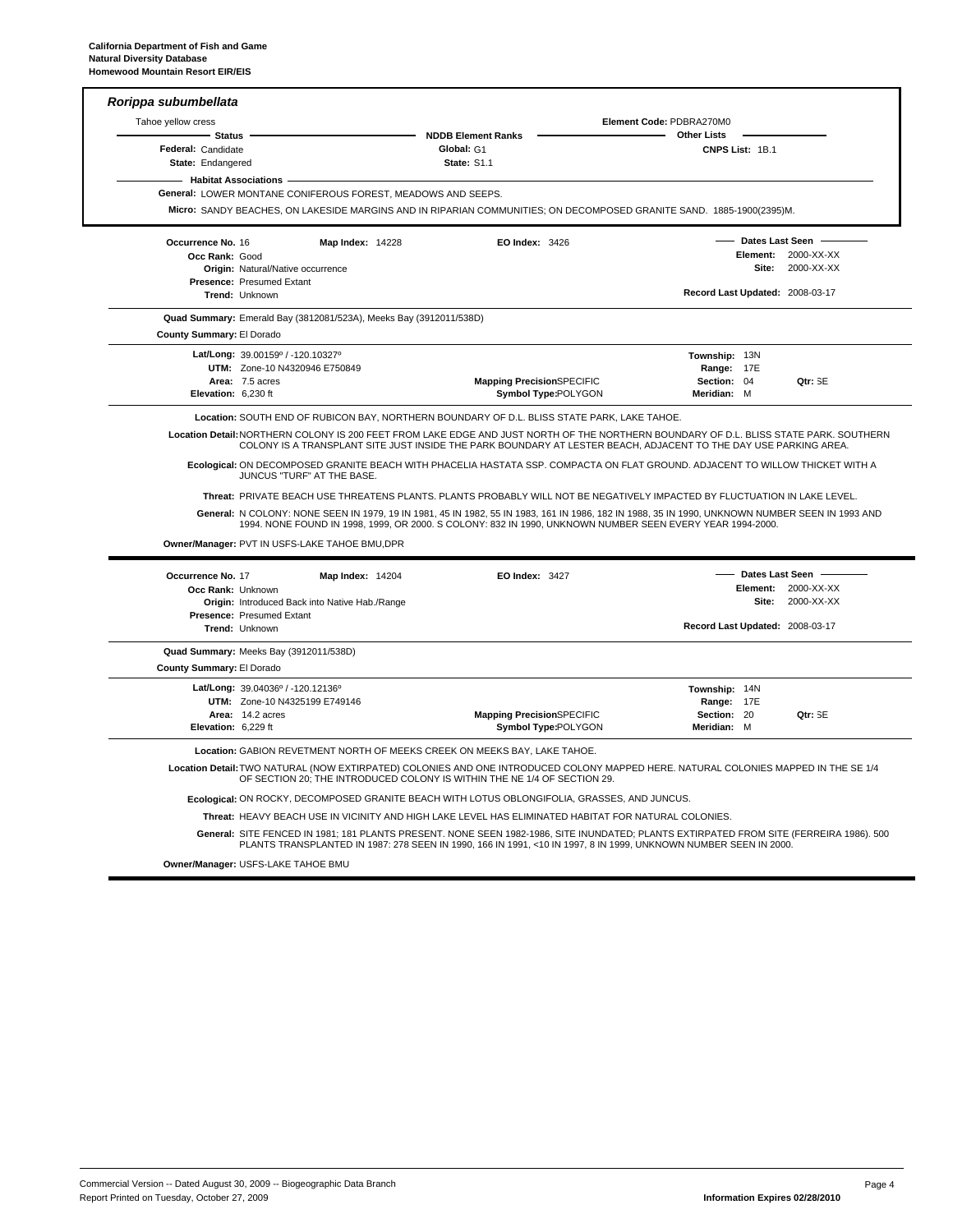| Tahoe yellow cress                                       |                                                                                        |                         |                                                                                                                                                                                                                                                                                                                     | Element Code: PDBRA270M0                                  |                                 |                                   |
|----------------------------------------------------------|----------------------------------------------------------------------------------------|-------------------------|---------------------------------------------------------------------------------------------------------------------------------------------------------------------------------------------------------------------------------------------------------------------------------------------------------------------|-----------------------------------------------------------|---------------------------------|-----------------------------------|
| <b>Status</b><br>Federal: Candidate<br>State: Endangered |                                                                                        |                         | <b>NDDB Element Ranks</b><br>Global: G1<br>State: S1.1                                                                                                                                                                                                                                                              | <b>Other Lists</b>                                        | CNPS List: 1B.1                 |                                   |
| <b>Habitat Associations</b>                              | General: LOWER MONTANE CONIFEROUS FOREST, MEADOWS AND SEEPS.                           |                         | Micro: SANDY BEACHES, ON LAKESIDE MARGINS AND IN RIPARIAN COMMUNITIES; ON DECOMPOSED GRANITE SAND. 1885-1900(2395)M.                                                                                                                                                                                                |                                                           |                                 |                                   |
| Occurrence No. 18<br>Occ Rank: None                      | Origin: Natural/Native occurrence<br>Presence: Possibly Extirpated                     | <b>Map Index: 14198</b> | EO Index: 13187                                                                                                                                                                                                                                                                                                     |                                                           | <b>Dates Last Seen</b><br>Site: | Element: 1994-XX-XX<br>2000-XX-XX |
|                                                          | Trend: Unknown                                                                         |                         |                                                                                                                                                                                                                                                                                                                     | Record Last Updated: 2008-02-29                           |                                 |                                   |
| County Summary: El Dorado, Placer                        | Quad Summary: Meeks Bay (3912011/538D), Homewood (3912012/538C)                        |                         |                                                                                                                                                                                                                                                                                                                     |                                                           |                                 |                                   |
| Elevation: 6,229 ft                                      | Lat/Long: 39.06790° / -120.12705°<br>UTM: Zone-10 N4328241 E748557<br>Area: 13.3 acres |                         | <b>Mapping PrecisionSPECIFIC</b><br>Symbol Type:POLYGON                                                                                                                                                                                                                                                             | Township: 14N<br>Range: 17E<br>Section: 08<br>Meridian: M |                                 | Qtr: SW                           |
|                                                          | Ecological: WHITE, SANDY, DECOMPOSED GRANITE BEACH.                                    |                         |                                                                                                                                                                                                                                                                                                                     |                                                           |                                 |                                   |
|                                                          |                                                                                        |                         | Threat: DEBRIS AND ROCK DUMPED NEXT TO WALKWAY IN 1982. NO BEACH PRESENT IN 1999.<br>General: 2 PLANTS SEEN IN 1979, ONLY 1 PLANT SEEN IN 1981. UNKNOWN NUMBER OF PLANTS FOUND IN 1980, 1993 AND 1994. NO PLANTS OBSERVED<br>DURING SURVEYS IN 1982, 1983, 1986, 1988, 1990, 1995, 1996, 1997, 1998, 1999, OR 2000. |                                                           |                                 |                                   |
| Owner/Manager: PVT                                       |                                                                                        |                         |                                                                                                                                                                                                                                                                                                                     |                                                           |                                 |                                   |
| Occurrence No. 19<br>Occ Rank: Fair                      | <b>Origin: Natural/Native occurrence</b>                                               | <b>Map Index: 14115</b> | <b>EO Index: 25919</b>                                                                                                                                                                                                                                                                                              |                                                           | Dates Last Seen<br>Site:        | Element: 2004-08-14<br>2004-08-14 |
|                                                          | <b>Presence: Presumed Extant</b><br>Trend: Unknown                                     |                         |                                                                                                                                                                                                                                                                                                                     | Record Last Updated: 2008-03-17                           |                                 |                                   |
| <b>County Summary: Placer</b>                            | Quad Summary: Homewood (3912012/538C)                                                  |                         |                                                                                                                                                                                                                                                                                                                     |                                                           |                                 |                                   |
| Elevation: 6,229 ft                                      | Lat/Long: 39.10719° / -120.15889°<br>UTM: Zone-10 N4332515 E745665<br>Area: 9.8 acres  |                         | <b>Mapping PrecisionSPECIFIC</b><br><b>Symbol Type:POLYGON</b>                                                                                                                                                                                                                                                      | Township: 15N<br>Range: 16E<br>Section: 36<br>Meridian: M |                                 | Qtr: XX                           |
|                                                          |                                                                                        |                         | Location: MOUTH OF BLACKWOOD CREEK AND JUST SOUTH OF THE KASPIAN PICNIC AREA, IDLEWILD, LAKE TAHOE.                                                                                                                                                                                                                 |                                                           |                                 |                                   |
|                                                          | BLACKWOOD CREEK.                                                                       |                         | Location Detail: TWO COLONIES. NORTHERN COLONY IS NEAR KASPIAN PICNIC AREA. SOUTHERN COLONY IS ON BOTH SIDES OF THE MOUTH OF                                                                                                                                                                                        |                                                           |                                 |                                   |
|                                                          | TRIFOLIUM, LEPIDIUM, SALIX, GRASSES, AND RUSHES.                                       |                         | Ecological: ON DECOMPOSED GRANITE SAND. ASSOCIATED WITH PHACELIA FRIGIDA, EPILOBIUM GLANDULOSUM, MIMULUS PRIMULOIDES, POLYGONUM,                                                                                                                                                                                    |                                                           |                                 |                                   |
|                                                          | RECREATION.                                                                            |                         | Threat: DOCK IMPROVEMENT SOUTH OF CREEK MAY HAVE IMPACTED PORTION OF OCCURRENCE. THREATENED BY FOOT TRAFFIC AND                                                                                                                                                                                                     |                                                           |                                 |                                   |

**Owner/Manager: PLA COUNTY, PVT**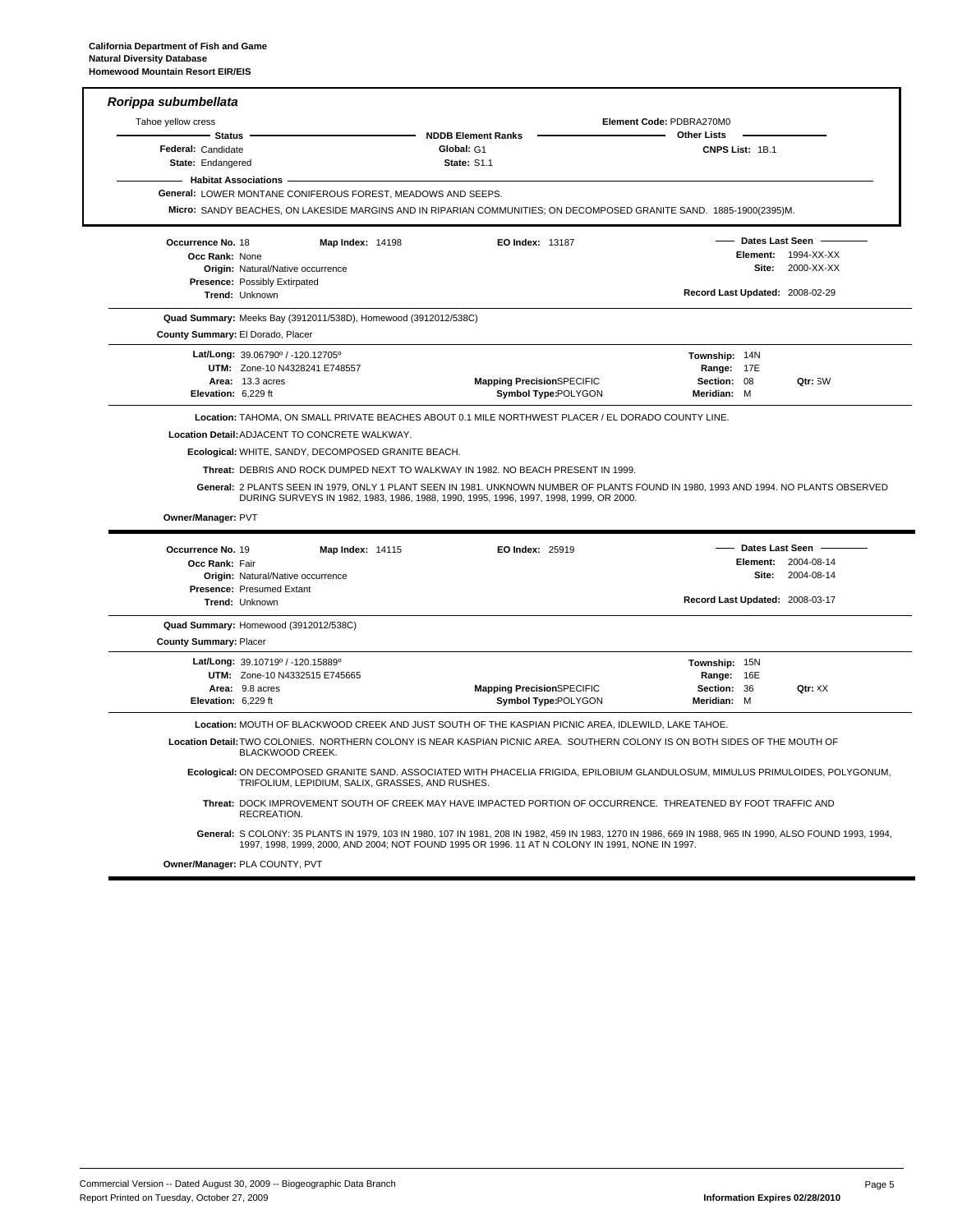|                                         | Rorippa subumbellata                                                |                                                                                                                                       | Element Code: PDBRA270M0                                                                                                                        |
|-----------------------------------------|---------------------------------------------------------------------|---------------------------------------------------------------------------------------------------------------------------------------|-------------------------------------------------------------------------------------------------------------------------------------------------|
| Tahoe yellow cress<br>Status            |                                                                     | <b>NDDB Element Ranks</b>                                                                                                             | <b>Other Lists</b>                                                                                                                              |
| Federal: Candidate<br>State: Endangered |                                                                     | Global: G1<br><b>State: S1.1</b>                                                                                                      | CNPS List: 1B.1                                                                                                                                 |
|                                         | <b>Habitat Associations -</b>                                       |                                                                                                                                       |                                                                                                                                                 |
|                                         | <b>General: LOWER MONTANE CONIFEROUS FOREST, MEADOWS AND SEEPS.</b> |                                                                                                                                       |                                                                                                                                                 |
|                                         |                                                                     | Micro: SANDY BEACHES, ON LAKESIDE MARGINS AND IN RIPARIAN COMMUNITIES; ON DECOMPOSED GRANITE SAND. 1885-1900(2395)M.                  |                                                                                                                                                 |
| Occurrence No. 21                       | <b>Map Index: 14127</b>                                             | <b>EO Index: 3106</b>                                                                                                                 | - Dates Last Seen                                                                                                                               |
| Occ Rank: None                          |                                                                     |                                                                                                                                       | Element: 1994-XX-XX                                                                                                                             |
|                                         | Origin: Refugium; Artificial Habitat/Occurrence                     |                                                                                                                                       | <b>Site: 2000-XX-XX</b>                                                                                                                         |
|                                         | Presence: Possibly Extirpated<br>Trend: Unknown                     |                                                                                                                                       | Record Last Updated: 2008-03-17                                                                                                                 |
|                                         | Quad Summary: Tahoe City (3912022/538B)                             |                                                                                                                                       |                                                                                                                                                 |
| <b>County Summary: Placer</b>           |                                                                     |                                                                                                                                       |                                                                                                                                                 |
|                                         | Lat/Long: 39.12919° / -120.15620°                                   |                                                                                                                                       | Township: 15N                                                                                                                                   |
|                                         | UTM: Zone-10 N4334964 E745822                                       |                                                                                                                                       | Range: 16E                                                                                                                                      |
|                                         | Radius: 80 meters                                                   | <b>Mapping PrecisionSPECIFIC</b>                                                                                                      | Section: 24<br>Qtr: SE                                                                                                                          |
| Elevation: 6,230 ft                     |                                                                     | <b>Symbol Type:POINT</b>                                                                                                              | Meridian: M                                                                                                                                     |
|                                         |                                                                     | Location: SOUTHWEST SIDE MOUTH OF WARD CREEK, APPROXIMATELY 1 MILE SOUTH OF SUNNYSIDE, LAKE TAHOE.                                    |                                                                                                                                                 |
|                                         | VERBASCUM.                                                          | Ecological: SCATTERED ON GRAVELLY SAND AND GRAVEL/DECOMPOSED GRANITE. ASSOCIATED WITH GRASSES AND WEEDY SPECIES SUCH AS               |                                                                                                                                                 |
|                                         |                                                                     | Threat: WEEDY SPECIES CROWDING OUT THIS PLANT. ADJACENT TRASH BURNING AND CONSTRUCTION ACTIVITIES THREATEN.                           |                                                                                                                                                 |
|                                         |                                                                     |                                                                                                                                       | General: 50 PLANTS SEEN IN 1979, 136 SEEN IN 1980, 20 IN 1981, 9 IN 1982, 121 IN 1983, 285 IN 1986, 186 IN 1988, 172 IN 1990, UNKNOWN NUMBER IN |
|                                         |                                                                     | SEEN IN 1993 AND 1994. NONE FOUND IN 1995, 1996, 1998, 1999, OR 2000 SURVEYS.                                                         |                                                                                                                                                 |
|                                         | Owner/Manager: PVT IN USFS-LAKE TAHOE BMU                           |                                                                                                                                       |                                                                                                                                                 |
| Occurrence No. 28                       | Map Index: 30484                                                    | EO Index: 3999                                                                                                                        | Dates Last Seen -                                                                                                                               |
| Occ Rank: None                          |                                                                     |                                                                                                                                       | Element: 1994-XX-XX                                                                                                                             |
|                                         | Origin: Natural/Native occurrence                                   |                                                                                                                                       | <b>Site: 2000-XX-XX</b>                                                                                                                         |
|                                         | <b>Presence: Possibly Extirpated</b><br>Trend: Unknown              |                                                                                                                                       | Record Last Updated: 2008-02-29                                                                                                                 |
|                                         |                                                                     |                                                                                                                                       |                                                                                                                                                 |
| <b>County Summary: Placer</b>           | Quad Summary: Homewood (3912012/538C)                               |                                                                                                                                       |                                                                                                                                                 |
|                                         | Lat/Long: 39.07308° / -120.14052°                                   |                                                                                                                                       | Township: 14N                                                                                                                                   |
|                                         | UTM: Zone-10 N4328779 E747373                                       |                                                                                                                                       | Range: 17E                                                                                                                                      |
|                                         | Radius: 80 meters                                                   | <b>Mapping PrecisionSPECIFIC</b>                                                                                                      | Section: 07<br>Qtr: SE                                                                                                                          |
| Elevation: 6,230 ft                     |                                                                     | <b>Symbol Type:POINT</b>                                                                                                              | Meridian: M                                                                                                                                     |
|                                         | Location: MOUTH OF MCKINNEY CREEK, CHAMBERS LODGE, LAKE TAHOE.      |                                                                                                                                       |                                                                                                                                                 |
|                                         |                                                                     |                                                                                                                                       |                                                                                                                                                 |
|                                         | BETWEEN WILLOWS ON HIGHER GROUND ON THE SOUTH BANK.                 | Location Detail: ON BOTH SIDES OF THE MOUTH OF THE CREEK. FOUND IN AMONG ROCKS ON THE NORTH BANK OF THE MOUTH OF THE CREEK. AND       |                                                                                                                                                 |
|                                         | Threat: HEAVY RECREATIONAL USE ON BEACH.                            |                                                                                                                                       |                                                                                                                                                 |
|                                         |                                                                     |                                                                                                                                       | General: 19 PLANTS OBSERVED IN 1990. UNKNOWN NUMBER OBSERVED IN 1989, 1993, AND 1994. NO PLANTS FOUND IN 1981, 1995, 1996, 1997, 1998,          |
|                                         | 1999, OR 2000 SURVEYS.                                              |                                                                                                                                       |                                                                                                                                                 |
| Owner/Manager: PVT                      |                                                                     |                                                                                                                                       |                                                                                                                                                 |
| Occurrence No. 29                       |                                                                     | <b>EO Index: 4000</b>                                                                                                                 | Dates Last Seen                                                                                                                                 |
| Occ Rank: Unknown                       | <b>Map Index: 30485</b>                                             |                                                                                                                                       | Element: 1993-XX-XX                                                                                                                             |
|                                         | Origin: Natural/Native occurrence                                   |                                                                                                                                       | 2000-XX-XX<br>Site:                                                                                                                             |
|                                         | Presence: Presumed Extant                                           |                                                                                                                                       |                                                                                                                                                 |
|                                         | Trend: Unknown                                                      |                                                                                                                                       | Record Last Updated: 2000-03-03                                                                                                                 |
|                                         | Quad Summary: Tahoe City (3912022/538B)                             |                                                                                                                                       |                                                                                                                                                 |
| <b>County Summary: Placer</b>           |                                                                     |                                                                                                                                       |                                                                                                                                                 |
|                                         | Lat/Long: 39.15297° / -120.14374°                                   |                                                                                                                                       | Township: 15N                                                                                                                                   |
|                                         | UTM: Zone-10 N4337638 E746816                                       |                                                                                                                                       | Range: 17E                                                                                                                                      |
|                                         | Area: 32.2 acres                                                    | <b>Mapping PrecisionSPECIFIC</b>                                                                                                      | Qtr: VW<br>Section: 18                                                                                                                          |
| Elevation: 6,230 ft                     |                                                                     | Symbol Type:POLYGON                                                                                                                   | Meridian: M                                                                                                                                     |
|                                         |                                                                     | Location: BETWEEN SUNNYSIDE AND TAHOE CITY ON THE NORTHWEST SHORE OF LAKE TAHOE.                                                      |                                                                                                                                                 |
|                                         |                                                                     | Location Detail: MAPPED ALONG THE SHORE AND WITHIN THE NE 1/4 OF THE NW 1/4 OF SECTION 18 AND THE SE 1/4 OF THE SW 1/4 OF SECTION 17. |                                                                                                                                                 |

**Owner/Manager: UNKNOWN**